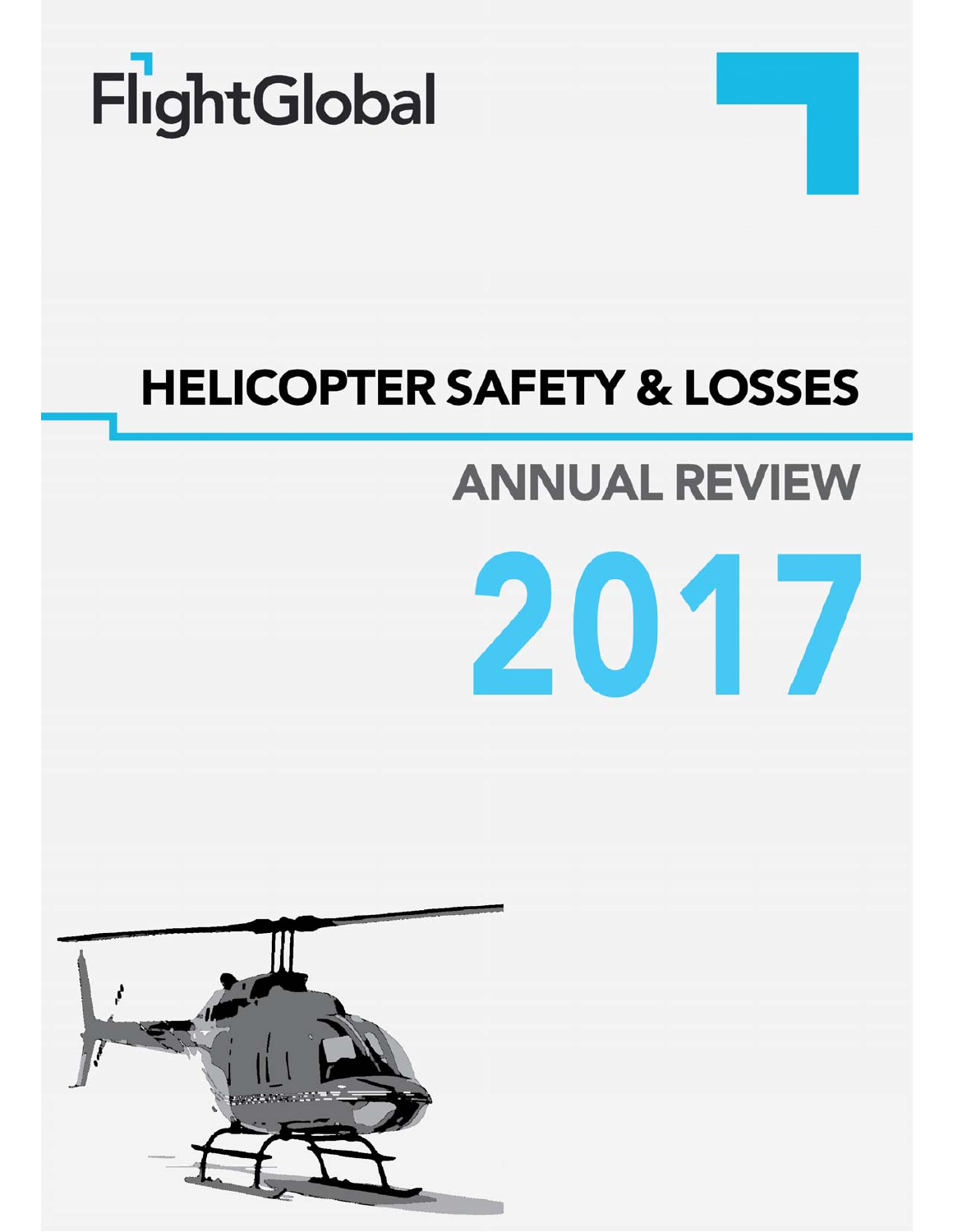### **2017 – Not too bad a year but…**

The safety of civil turbine helicopters<sup>1</sup> improved again in 2017 but, **as noted before, this improvement is still only just keeping up with the growth of the industry. While accident rates, on average, have been getting better over the last 15 or 20 years, the frequency of accidents - the number of fatal accidents and fatalities suffered by this class of aircraft each year - is only reducing slowly.** 

In 2017, civil western-built turbine helicopters suffered some 147 known accidents, of which 44, about 30 per cent of the total, resulted in fatalities. These accidents killed 118 passengers and crew. In 2016, there were 172 known accidents including 50 involving fatalities, giving rise to 136 passenger and crew deaths. The year 2017 does show an improvement over 2016 and also over the annual averages for the last five years of 50 fatal accidents and 132 fatalities but it is not marked. Improvement, by this measure, is coming slowly.

During 2017 there were no known accidents involving deaths to people on the ground although there were three accidents where people on the ground were seriously injured. In the last five years, there have been 10 known accidents where people were killed or seriously injured on the ground. These accidents resulted in nine ground fatalities and 20 people being seriously injured.

#### **Fatal Accident Rates**

The western-built turbine helicopter fatal accident rate in 2017, at one per 500 helicopters in service<sup>2</sup>, was some 10% better than in 2016, when the rate was about one per 450 helicopters and considerably better than in 2015 when it was one per 370 helicopters. However, this was still worse than in 2014 when the rate was about one per 560 helicopters. Nevertheless, on this basis, 2014 was the safest year ever for this class of helicopter and 2017's result makes it the second best year ever. The annual average for the last five years is now one fatal accident per 435 helicopters in service.

The western-built turbine helicopter fatal accident rate for the decade of the 1990s was one per 224 helicopters while that for the 2000s was one per 300 helicopters. The rate for this decade so far (2010-2017), is one per 400 helicopters. On average, Western-built turbine helicopters are now about twice as safe as they were in the 1990s.

The fatal accident rate for multi-engine helicopters in 2017 was one per 770 helicopters. During the decade of the 1990s, the rate was one per 230 helicopters while that for the 2000s was one per 332. The rate for this decade (2010-2017) is one per 560 helicopters.

l 1 Western-built turbine helicopters only. Includes helicopters operated by government agencies whether civil registered or not. Excludes deliberate acts of violence.

 $^2$  Accident Rates. Currently we do not have good data for the number of flights etc on a global basis for this class of aircraft to allow us to calculate accident rates in the form of, for instance, "fatal accidents per million flights". However, we do have good fleet data and this allows us to use "aircraft years" (average number of aircraft in the fleet) and "seat years" as measures of exposure when calculating accident rates. Nevertheless, although these rates do give a good indication of trends over the longer term, possible changes in utilisation from year to year should be borne in mind when comparing one year to another.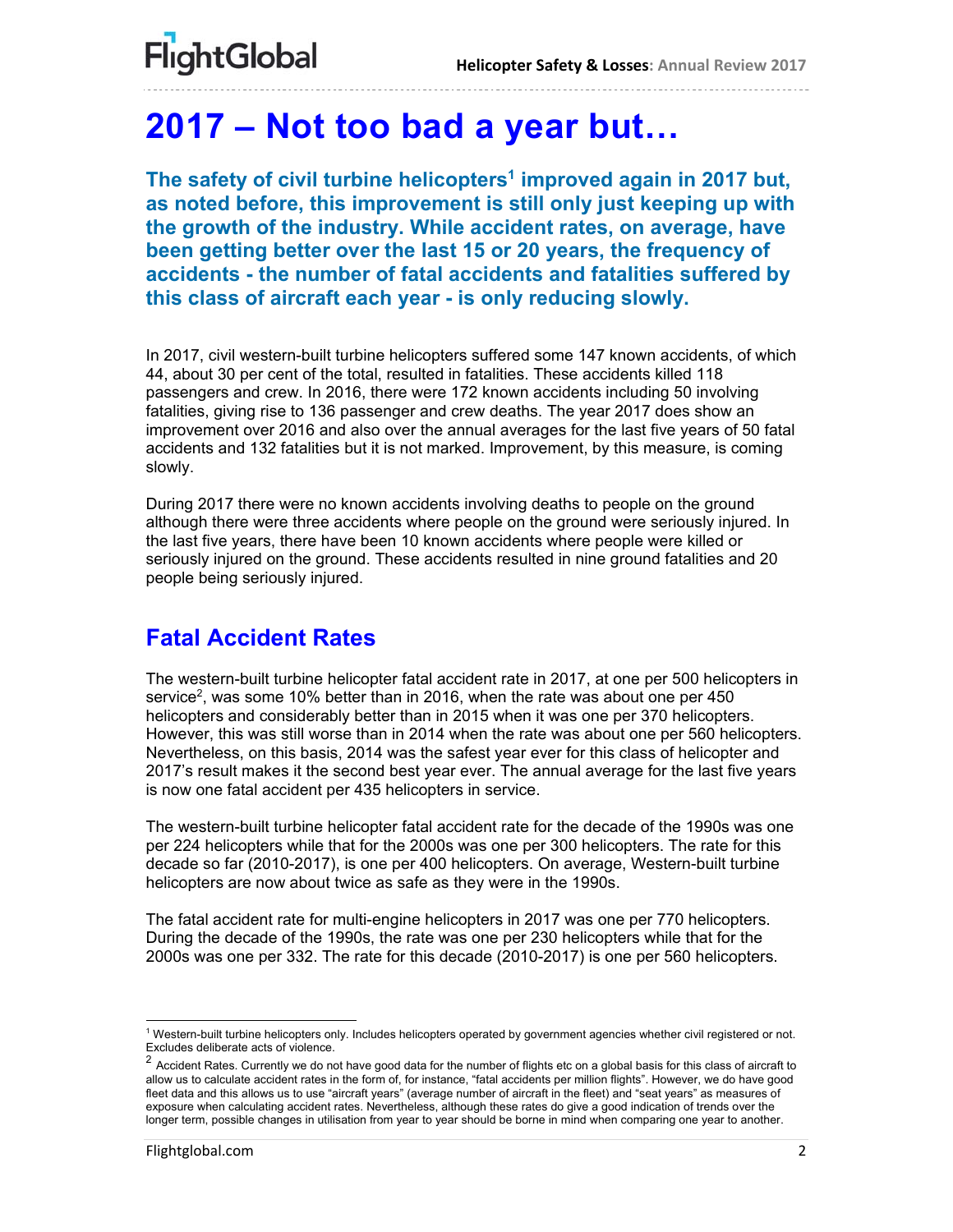The fatal accident rate for single-engine helicopters in 2017 was one per 435 helicopters, considerably better than the annual average for the first eight years of this decade (2010- 2017) which was one per 340 helicopters. The fatal accident rate for the 1990s was one per 222 helicopters and for the 2000s one per 286 helicopters.

| Annual Fatal Accident Rates (Western-built Turbine Helicopters) - Last 10 Years |      |      |      |      |      |      |      |      |      |      |  |
|---------------------------------------------------------------------------------|------|------|------|------|------|------|------|------|------|------|--|
| Year                                                                            | 2008 | 2009 | 2010 | 2011 | 2012 | 2013 | 2014 | 2015 | 2016 | 2017 |  |
| All                                                                             | 0.31 | 0.25 | 0.29 | 0.35 | 0.24 | 0.28 | 0.18 | 0.27 | 0.22 | 0.20 |  |
| <b>Single</b>                                                                   | 0.34 | 0.27 | 0.32 | 0.37 | 0.29 | 0.33 | 0.21 | 0.33 | 0.27 | 0.23 |  |
| <b>Multi</b>                                                                    | 0.26 | 0.21 | 0.23 | 0.30 | 0.15 | 0.19 | 0.11 | 0.18 | 0.16 | 0.13 |  |
| Fatal accidents per 100 helicopters at risk                                     |      |      |      |      |      |      |      |      |      |      |  |

The underlying trend in the fatal accident rate for western-built turbine helicopters, both as a whole and separately for single and multi-engine helicopters, is down and has been improving since about 2000. However, the fall in the accident rate for single-engine helicopters as a whole has not been keeping up with that for multi-engine helicopters. Both classes of helicopter had similar fatal accident rates ten to 15 years ago but since then the multi-engine helicopters have improved considerably and their fatal accident rate is now markedly better than that of the single-engine helicopters.

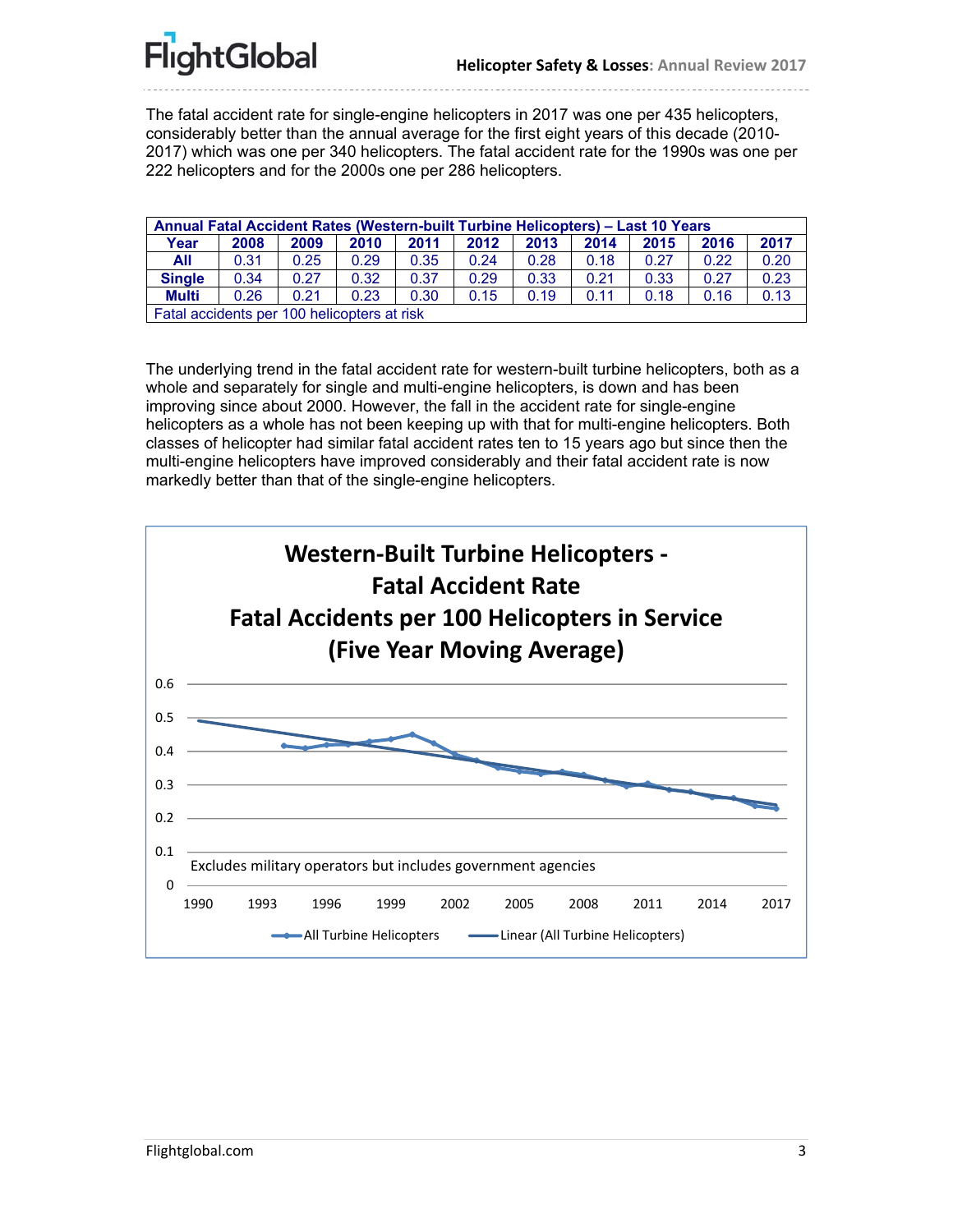



### **Fatal Accidents**

Western-built turbine helicopters suffered 44 fatal accidents last year, six fewer than in 2016, when there were 50 such accidents, and 16 fewer than in 2015. There were fewer fatal accidents in 2014, when there were 38 such accidents but that year produced the best result of any year since at least 1990. The year 2011, with 69 fatal accidents, was the worst year since 1990.

The 2017 was better than the long term trend, which stood at around 52 fatal accidents last year, down from an average of about 60 fatal accidents per year in 1990.

Despite the improving fatal accident rate, there has been no significant reduction in the annual number of fatal accidents for many years with, on average, still about 52 per year. The number of helicopters in operation has been increasing so safety is keeping up with the expansion of the industry, but has not improved to the point where the frequency has declined markedly.

Single-engine helicopters suffered 33 fatal accidents in 2017, four fewer than in 2016 and 12 fewer than in 2015 but still four more than in 2014. The lowest number of fatal accidents in any year since at least 1990 was in 2002 when there were 28. The years with the most such accidents were 1992 and 2000 when there were 53. The number of single-engine fatal accidents in 2017 fell below the long-term trend which currently stands at about 39 per year.

There were 11 fatal accidents to multi-engine helicopters in 2017, two less than in 2016 and four less than in 2015. The long-term trend is currently at 14 to 15 fatal accidents per year.

Although there have been individually 'good' and 'bad' years, single and multi-engine helicopters have shown only a slight improvement in the frequency of fatal accidents over the last 25 years.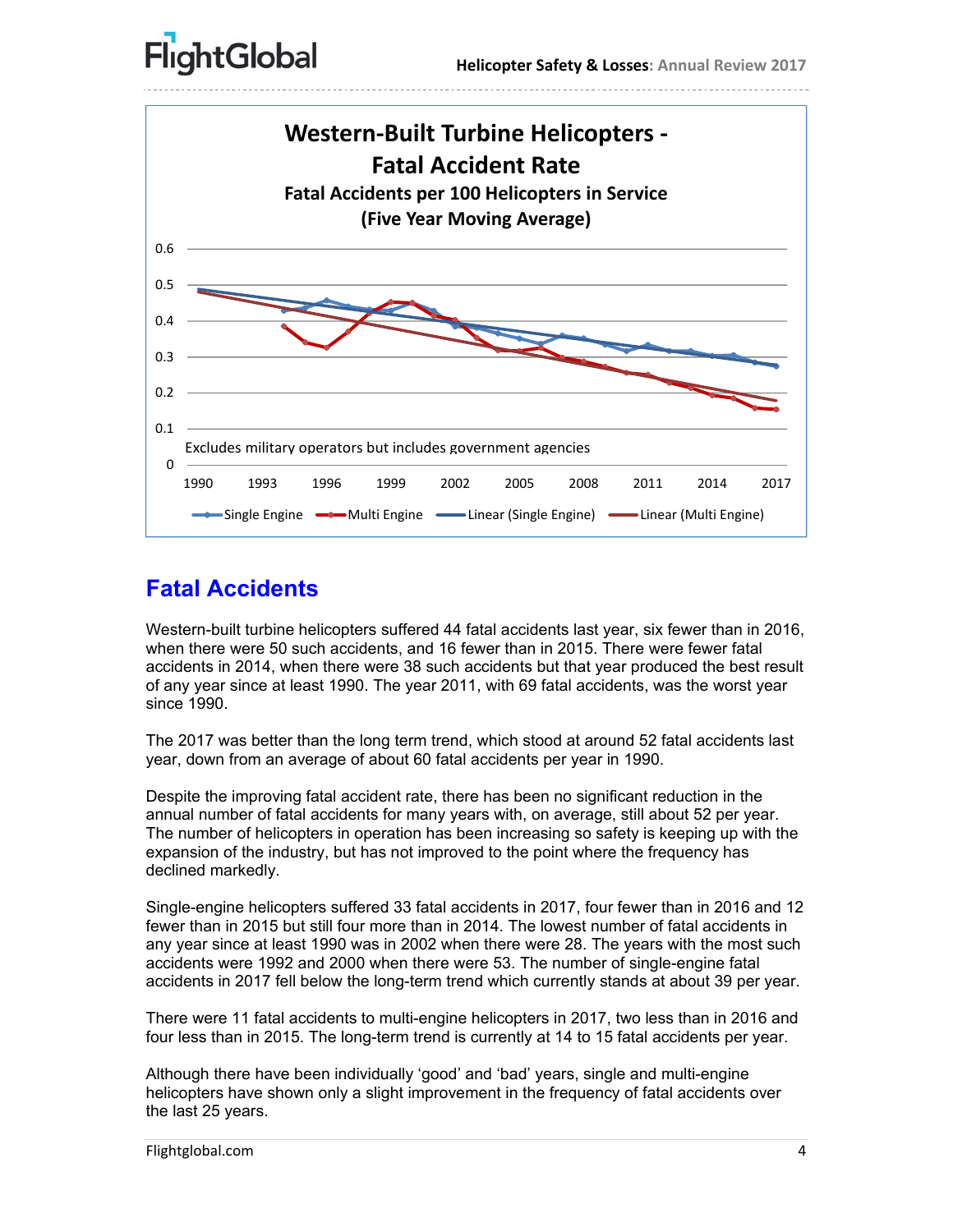



| Annual Fatal Accidents (Western-built Turbine Helicopters) - Last 10 Years |      |      |      |      |      |      |      |      |      |      |  |
|----------------------------------------------------------------------------|------|------|------|------|------|------|------|------|------|------|--|
| Year                                                                       | 2008 | 2009 | 2010 | 2011 | 2012 | 2013 | 2014 | 2015 | 2016 | 2017 |  |
| All                                                                        | 58   | 48   | 56   | 69   | 48   | 59   | 38   | 60   | 50   | 44   |  |
| <b>Single</b>                                                              | 41   | 34   | 40   | 47   | 37   | 44   | 29   | 45   | -37  | 33   |  |
| <b>Multi</b>                                                               |      | 14   | 16   | 22   |      | 15   |      | 15   | 13   |      |  |
| Fatal accidents involving passenger and/or crew deaths                     |      |      |      |      |      |      |      |      |      |      |  |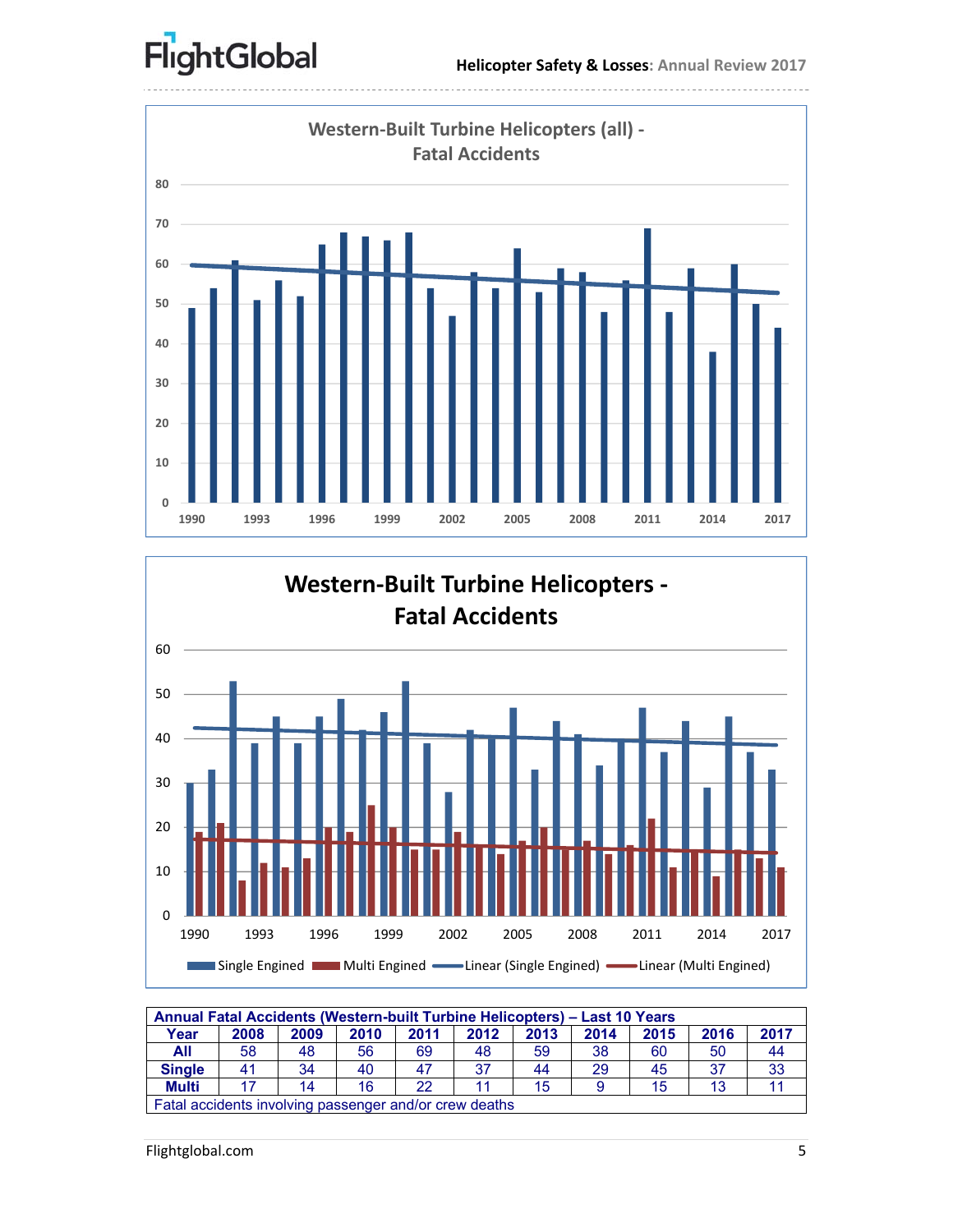### **Fatalities**

A total of 118 passengers and crew died in the 44 fatal accidents during 2017, giving a simple average of about 2.7 fatalities per accident, the same average number of fatalities per accident as in 2016. However, there were 18 fewer fatalities in 2017 than in 2016 and 54 fewer than in 2015. There have been better years, in 2014 only 96 passengers and crew were killed in this class of helicopter but last year's result was markedly below the long-term trend, which is currently at about 140 fatalities per year.



Some 66 passengers and crew died in the 33 fatal accidents suffered by single-engine helicopters in 2017, giving a simple average of about 2.0 fatalities per fatal accident. This is down on 2016, when this class of helicopter suffered 37 fatal accidents killing 91 passengers and crew and on 2015 when there were 45 fatal accidents involving single-engine helicopters killing 116. The 2017 result is significantly below the long-term trend, which now stands at about 90 fatalities per year, but is the same as in 2014.

Despite 2017's good result the trend in the number of annual fatalities on board singleengine helicopters, has only improved by about 5 per cent, decreasing from about 95 per year on average to about 90 per year now in the more than 25 years since 1990.

Fifty-two passengers and crew died in the 11 fatal accidents suffered by multi-engine helicopters in 2017, giving a simple average of 4.7 fatalities per fatal accident. This is a worse death toll than in 2016 when 45 people were killed in 13 fatal accidents but did still show a small improvement over 2015 when 56 people died in 15 fatal accidents. 2017's result was more or less on the long term trend line.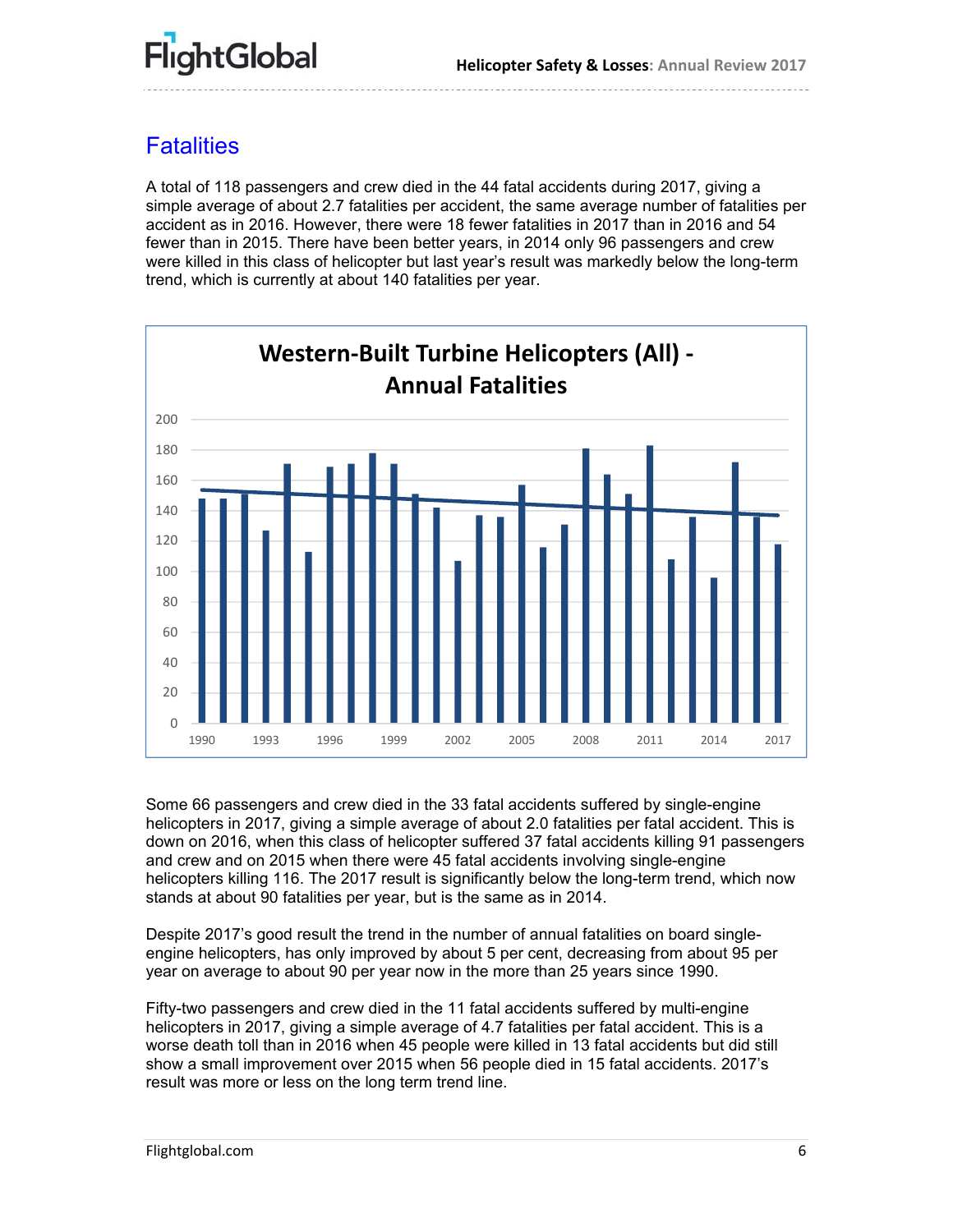There has been a greater improvement in the annual number of fatalities in accidents involving multi-engine helicopters than in single-engine helicopters, with the trend falling almost 15 per cent in the last twenty-five years or so, from about 60 per year in 1990 to about 50 per year now.



| Annual Fatalities (Western-built Turbine Helicopters) – Last 10 Years |      |      |      |      |      |      |      |      |      |      |  |
|-----------------------------------------------------------------------|------|------|------|------|------|------|------|------|------|------|--|
| Year                                                                  | 2008 | 2009 | 2010 | 2011 | 2012 | 2013 | 2014 | 2015 | 2016 | 2017 |  |
| All                                                                   | 181  | 164  | 151  | 183  | 108  | 136  | 96   | 172  | 136  | 118  |  |
| <b>Single</b>                                                         | 97   | 95   | 84   | 116  | 79   | 86   | 66   | 116  | 91   | 66   |  |
| <b>Multi</b>                                                          | 84   | 69   | 67   | 67   | 29   | 50   | 30   | 56   | 45   | 52   |  |
| Passenger and crew fatalities                                         |      |      |      |      |      |      |      |      |      |      |  |

The worst accidents in 2017 included:-

- **Nagano Air** Bell 412 (JA97NA) on 5 March which killed the two crew and seven passengers on board when it crashed on Mount Hachibuse, near Matsumoto City, Japan during a mountain rescue exercise.
- **National SAR Agency** AS365N3+ (HR-3602) on 2 July, which apparently flew into high ground near Temanggung, Indonesia while en route from Semarang to Banjarnegara, killing the two crew and six passengers on board. The helicopter was supporting rescue operations following a volcanic eruption in the area.
- **Kugu Havacilik** Sikorsky S76C++ (TC-HEZ), on 10 March, which crashed in a district of Istanbul, Turkey after apparently colliding with the Endem TV tower in poor visibility, killing the two crew and five passengers on board.
- **Babcock MCS Italia** (formerly Inaer) AW139 (EC-KJT) on 1 January, which crashed in the mountains, reportedly in 'thick fog', near Casamaina, Italy shortly after collecting an injured skier. The pilot and five passengers on board were killed.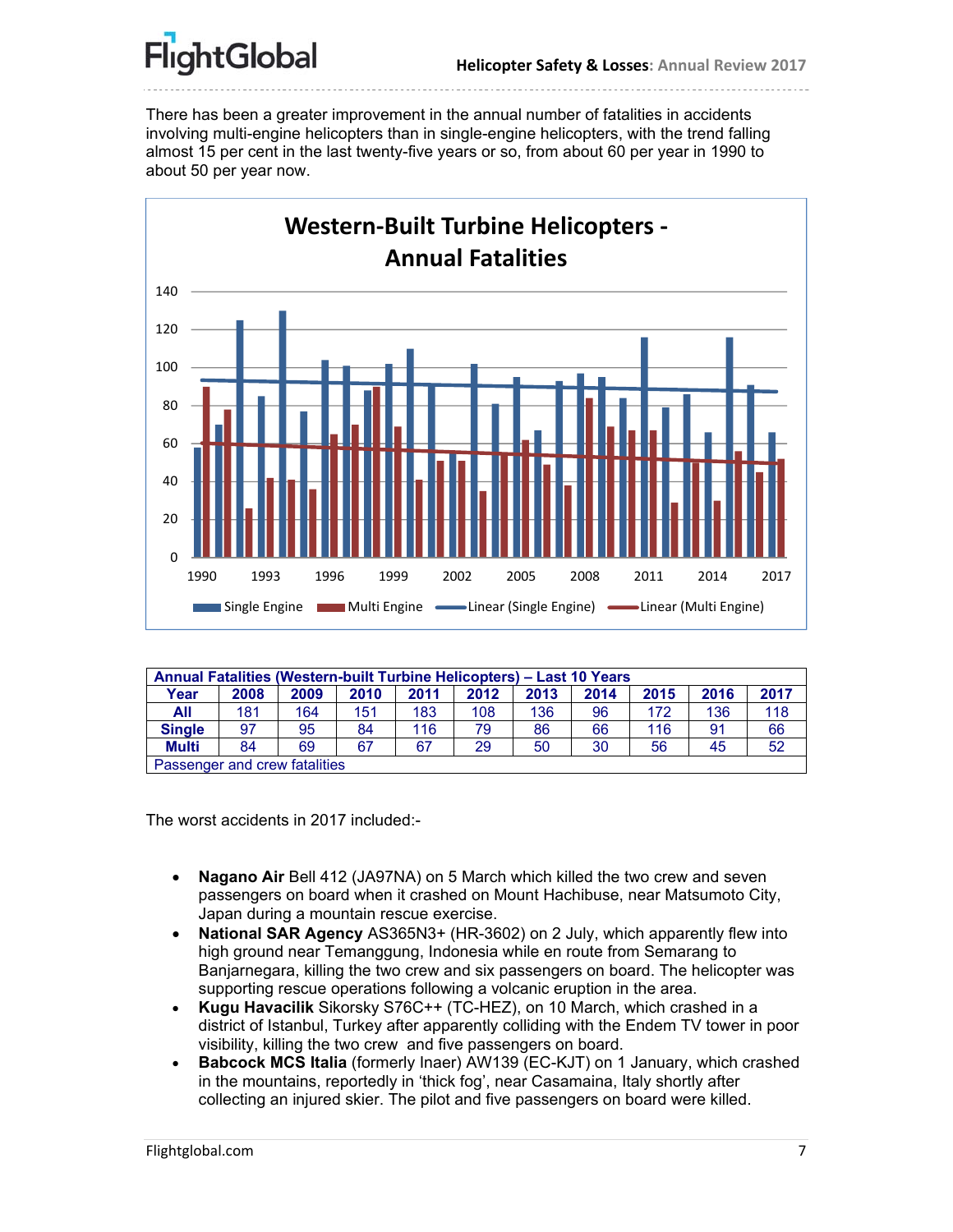- **Altay Avia** Robinson R66 (RA-06375) on 12 February, which crashed into Lake Telekskoye, Altai Republic, Russia in darkness and poor weather killing the pilot and four passengers.
- **Staske Construction Ltd** AS355F1 (G-OHCP) on 29 March, which crashed in poor weather on high ground in Snowdonia, Wales, United Kingdom killing the pilot and four passengers on board.
- **Flex Air Charters** AS350B3e (5Y-NMJ) on 21 October, which crashed into Lake Nakuru, Kenya shortly after take-off killing the pilot and four passengers on board.

### **Fatality Rates**

The fatality rate in 2017, on a deaths per 1,000 seats basis, overall, showed an improvement on 2016 going from one death per 1,150 seats that year to one per 1,350 in 2017.

Single-engine helicopters also produced a better result than in 2016, going from about one death per 700 seats, to about one per 980 seats last year. However, multi-engine helicopter performance deteriorated from one per 2,080 seats in 2016 to one per 1,820 in 2017.

Annual figures can be volatile, going up or down from one year to another; however, despite an occasional poor year, the trend in western-built turbine helicopter safety as measured by this fatality rate has shown an improvement over the years and, on this basis, the class is about twice as safe now as it was 25 years ago.



| Annual Fatality Rates (Western-built Turbine Helicopters) - Last 10 Years |      |      |      |      |      |      |      |      |      |      |  |
|---------------------------------------------------------------------------|------|------|------|------|------|------|------|------|------|------|--|
| Year                                                                      | 2008 | 2009 | 2010 | 2011 | 2012 | 2013 | 2014 | 2015 | 2016 | 2017 |  |
| All                                                                       | 1.45 | 1.26 | 1.12 | 1.33 | 0.76 | 0.92 | 0.63 | 1.09 | 0.87 | 0.74 |  |
| <b>Single</b>                                                             | 1.82 | 1.73 | 1.50 | 2.06 | 1.36 | 1.43 | 1.07 | 1.82 | 1.42 | 1.02 |  |
| <b>Multi</b>                                                              | 1.17 | 0.92 | 0.85 | 0.82 | 0.34 | 0.57 | 0.33 | 0.60 | 0.48 | 0.55 |  |
| Fatalities (passengers and crew) per 1,000 seats in service               |      |      |      |      |      |      |      |      |      |      |  |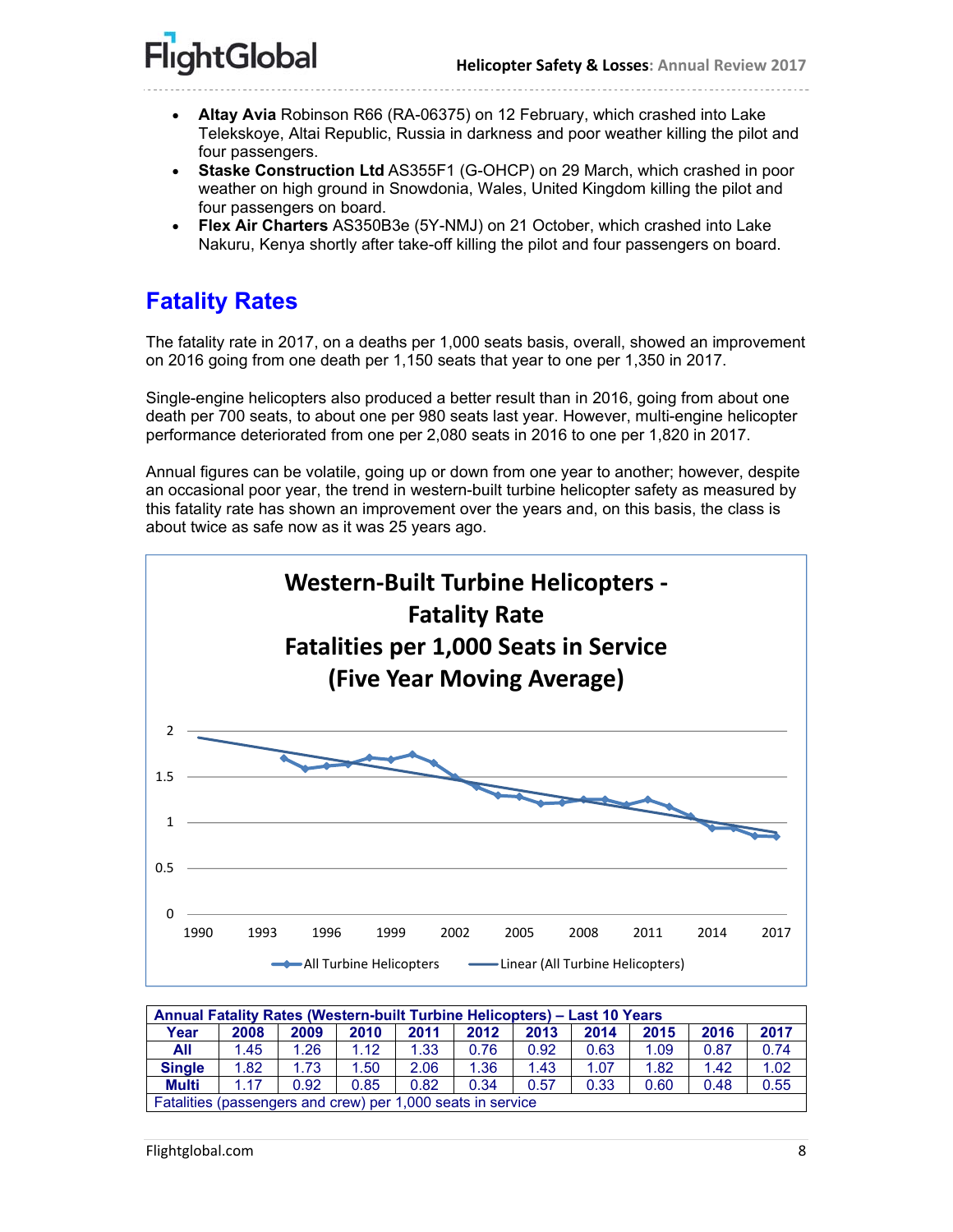

Paul Hayes, London, 17 January, 2018

The information contained in our databases and used in this report has been assembled from many sources and, while reasonable care has been taken, we are unable to give any warranty as to its accuracy, completeness or suitability for any purpose and the information is supplied on the understanding that no legal liability whatsoever shall attach to Ascend Worldwide Limited, its officers, or employees in respect of any error or omission that may have occurred. In providing this data, no consideration has been made of the interests and concerns of any third party and Ascend denies any responsibility howsoever arising to any third party in the use of this data.